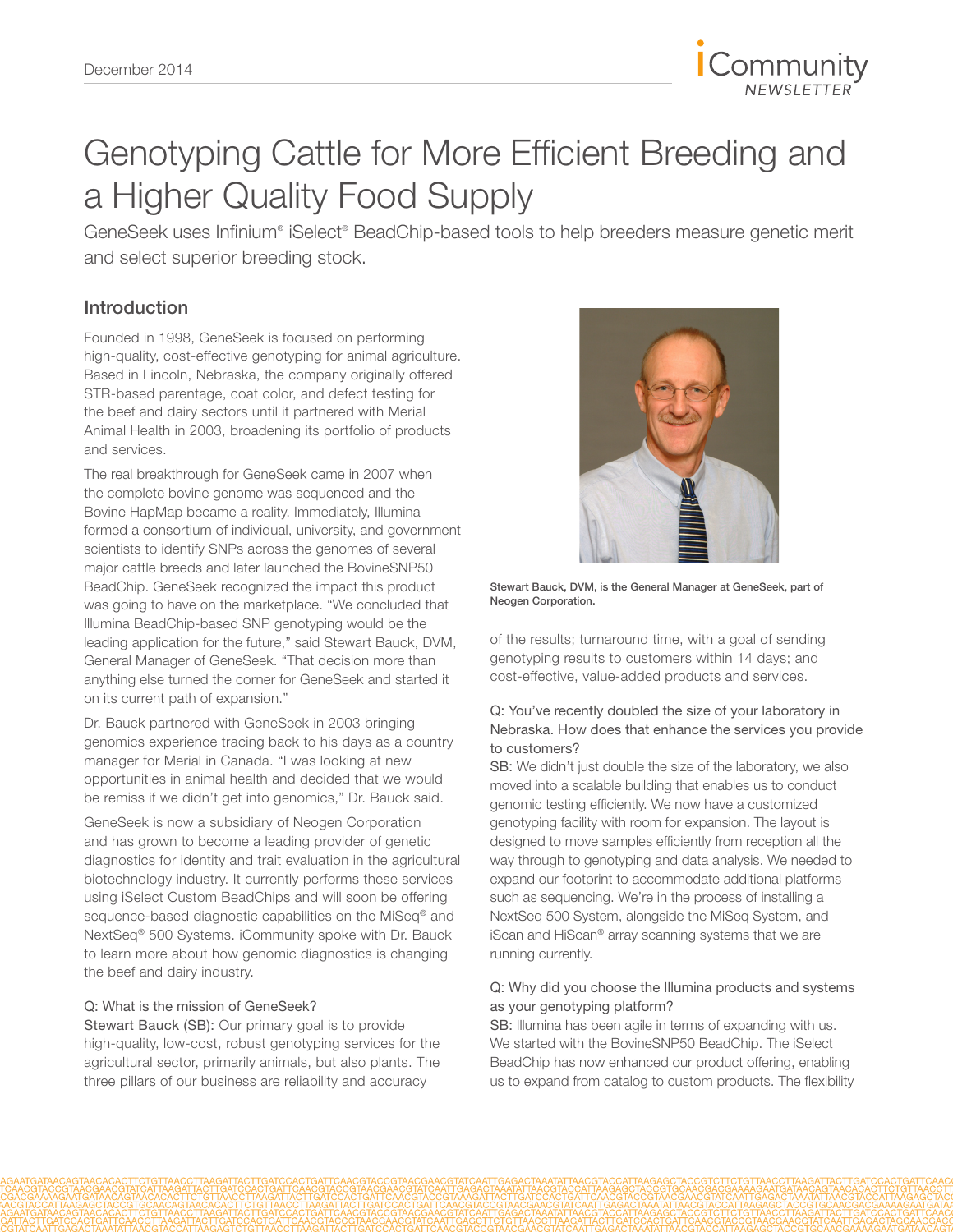allows us to build low-density, low-cost products for routine commercial genotyping, and high-density products for research applications. The processes are compatible with the high-volume throughput in our lab.

The iSelect BeadChip enables us to serve our mission of data reliability and accuracy with fast turnaround time. The quality of the product means that we can rely on Illumina to perform the QC on each iSelect BeadChip. After the BeadChip comes to us, we have a high degree of confidence that it will deliver time and time again. There's essentially no variability in performance.

## "The great thing about Illumina technology is its reliability, accuracy, and robustness."

#### Q: Is the bulk of your genetic testing for bovine breeding associations?

SB: We service virtually every major breed association in North America and around the world, including the Holstein, Jersey, and American Angus associations. We think about the breed associations as a B2B (business-to-business) customer segment. Members send samples to their breeding associations, and the associations gather them up and send them to us for genotyping.

We also have a significant B2C (business-to-consumer) customer segment where we have a direct business transaction and information delivery to individual cattle producers. These range from ranchers that send us single samples for a low-density genotyping or parentage testing, up to the largest commercial ranching operations in North America. We offer services to virtually all of the major ranching operations in North America and many around the world, including Australia, New Zealand, and extensively throughout Europe. We even have business operations in Brazil and China. It's a diverse mix of customers, particularly on the bovine side.

In addition, we provide genetic testing services for various other species including dogs, fish, pigs, poultry, and horses. We also offer services for testing specialty crops, as well as trees that are used for pulp and paper production, such as eucalyptus and pine.

#### Q: How do they use the genetic information?

SB: Most of what we do is tied to genotyping of animals for the selection of superior breeding stock. It ranges from simple parentage testing to the development of a genomic-enhanced breeding program, where we use Illumina technology primarily. In the case of the cattle industry, there is a measure of genetic merit that's referred to as the expected progeny difference (EPD). This is a measure of the impact that a sire or dam will

have on their offspring. It's used frequently for the selection of superior breeding stock. It greatly enhances the rate of genetic progress by removing animals from the breeding population that aren't contributing the desired mix of alleles. More breed associations are embracing the GeneSeek Genomic Profilers (GGP) built on the iSelect platform to develop and deploy tools to achieve genomically enhanced EPDs for individual traits.

#### Q: How are cattle traditionally evaluated?

SB: The conventional way to measure the genetic merit of progeny is to raise a cow, impregnate her, and have her raise progeny. It takes several years to evaluate the progeny and decide whether she's any good. With genomics, the producer can take a tail hair or other tissue sample when she's a day old and get exactly the same information.

If I have a young bull and I want to evaluate his genetic merit, traditionally I put him out with a group of heifers, he impregnates them, and they calve. Their progeny grow up, are weaned, and put into the feedlot, where they are evaluated as they're prepared for market. By the time I get the data on the first progeny that bull has sired another set of calves and he's out in the pasture working on his third set. That's a risk management situation. I want to know before I put him out the first time whether he's any good. I don't want to wait until he's 3 or 4 years old and sired three set of calves, before I realize I've made a mistake.

"The iSelect BeadChip has now enhanced our product offering, enabling us to expand from catalog to custom products."

#### Q: What are some emerging genotyping applications? SB: The part that is emerging is the concept of markerassisted management. We've seen increasing interest and investment into selecting the animal based on its genomic profile, and altering its management as a consequence.

For example, consider a steer that's going into the feedlot rather than for future breeding. What I do with him in the feedlot and how I manage him could be very different if he has the genetic potential to produce highly marbled, high-quality beef for a steakhouse, as opposed to hamburger for fast food. With marker-assisted management, we would know this essentially from birth. Soon, a steer will arrive at the feedlot, walk off the truck, and pass a reader that scans the electronic ID in their ear. Their record will pop up on the screen and the appropriate gate will swing open for the high-quality (Prime or Choice) or mid-quality (Select) beef pen based on their genomic profile.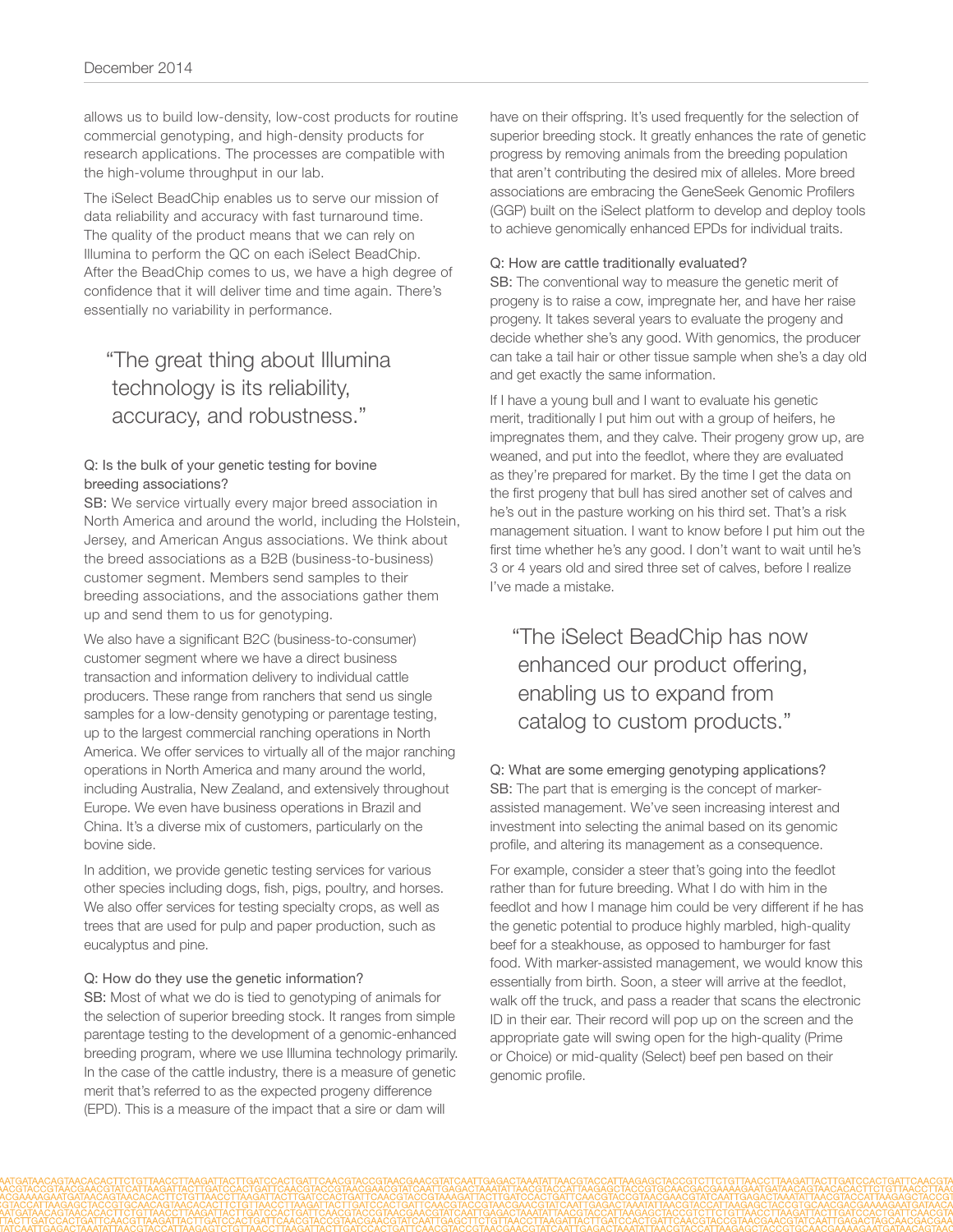#### Q: What percentage of cattle is being genetically tested now versus 10 years ago?

SB: Five years ago it was fractions of a percent of the total cattle population were being tested. Today we're probably in the range of about 5–6% and it is growing exponentially. Within the purebred sector, genetic testing is becoming commonplace for bulls sold to commercial producers. Many people are using some genomic profiling for their sire or dam selection programs. Increasingly, there are progressive, commercial producers who are using genomic profiling for producing beef for the marketplace. Within the poultry and pig industries, it's become virtually commonplace. Soon a producer won't be able to consider themselves to be a global player in those categories without a comprehensive genomic selection program.

#### Q: How do you partner with Illumina to meet the genetic testing needs of breeding associations?

SB: We've been working with Illumina around the concept of custom BeadChips. Because of our knowledge of the marketplace and the direct daily interaction we have with customers, we can anticipate their needs on a geographic basis, even by segment. We bring our custom designs to Illumina and work with them on the development of BeadChips, which we deploy within our lab. Illumina helps us meet the fast turnaround times and lower costs that our customers demand. It makes sure we're operational and able to process samples in a timely manner. Having a partner that can provide that level of focus and customer service enables us to be successful delivering genetic services to the marketplace.

### Q: Is the BovineSNP50 BeadChip the foundation of the GeneSeek genomic profile test?

SB: Illumina developed a low-density version of the BovineSNP50 BeadChip (called the BovineLD BeadChip) containing approximately 7,000 SNPs that we use as the foundational product for most of our bovine genomic profiler products. We're now working on an iSelect 150,000 SNP custom array built with those original 7K SNPs of the BovineLD BeadChip as the foundation. Since the introduction of the BovineSNP50 BeadChip, we've learned more about the bovine genome and specific markers, and used that knowledge to build enhanced products.

#### Q: Did you evaluate other array technologies?

SB: We evaluated other microarray-based platforms. The Illumina BeadChips come in various sizes, ranging from 8–24 samples. It's a relatively simple process to obtain samples in combinations that allow us to run 24 samples. Other providers have 384-sample arrays, which are too large for many applications. We like the flexibility from Illumina, where a relatively small number of samples are required to complete a chip.

Q: How is GeneSeek distinguished among its competitors? SB: We have several competitors in our space. If you were to query our customers, they would tell you we are distinguished by our focus and our flexibility. We process DNA and perform genotyping, and are capable of accommodating projects of various sizes. We work with our partners to deliver the data in a form that makes sense for them without proprietary limitations. Customers can get the data back in the form that they want, at the right price, in a timely fashion, and they can count on its reliability.

"We like the flexibility from Illumina, where a relatively small number of samples are required to complete a chip."

#### Q: What are the trends in genetic testing?

SB: We definitely see a trend towards sequence-based applications. We see some of our microarray-based genotyping moving towards a genotyping-by-sequencing (GBS) application. We have a MiSeq System on hand and are installing a NextSeq 500 System. Going forward, our services will include BeadChip genotyping, as well as GBS and other sequencing applications.

#### Q: What are the next steps in GeneSeek's growth?

SB: We intend to keep growing geographically, replicating the GeneSeek model in other countries and for other applications. We are expanding our portfolio of products and our customer base by leveraging some of Neogen's core competencies in food safety. We'll also be building a range of product offerings to serve the agricultural sector effectively and intend to expand into more plant applications.